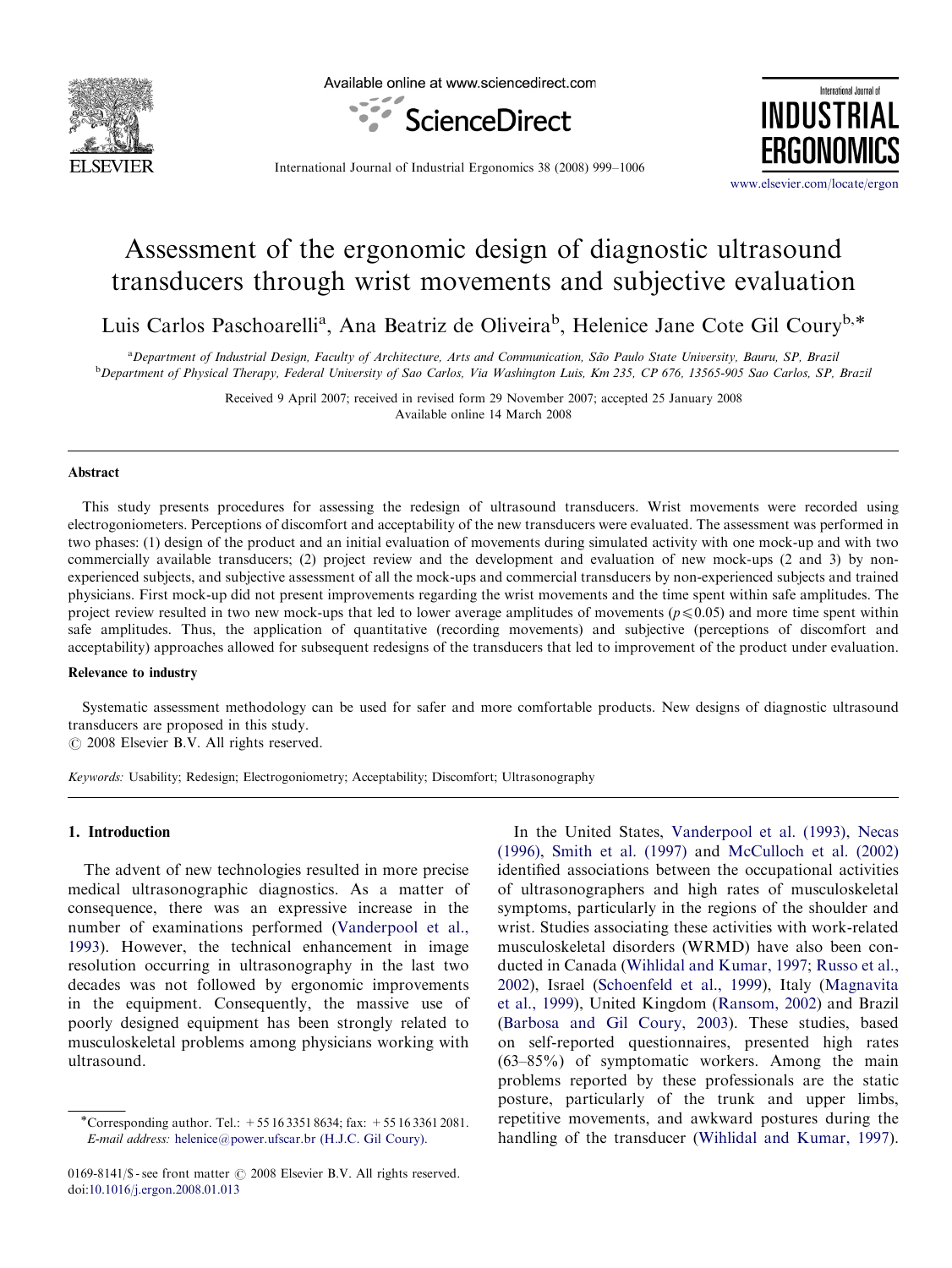High average amplitudes of wrist movements  $(27^{\circ} \text{ of }$ extension) and high repetition rates (22–53 movements/ min) have also been measured in ultrasound examinations [\(Barbosa and Gil Coury, 2004](#page--1-0)).

According to [Hedge \(1998\),](#page--1-0) better design of manual instruments can minimize extreme postures and maximize neutral postures. According to this author, neutral extension and flexion movements of the wrist are those kept below 15°. For ulnar and radial deviation movements, [Palmer et al. \(1985\)](#page--1-0) suggested that the functional amplitudes should be  $15^{\circ}$  and  $10^{\circ}$ , respectively. For pronation and supination movements, [McAtameny and Corlett](#page--1-0) [\(1993\)](#page--1-0) proposed ranges up to  $45^{\circ}$ , i.e. half of the total amplitude  $(90^{\circ})$ . Therefore, wrist movements within these limits might be considered safe and, beyond these limits, they should be considered critical.

The ergonomic evaluation of products can also benefit from the analysis of perception parameters ([Borg, 1998\)](#page--1-0). Through perception scales, the positive attributes (for example, comfort and acceptability) or negative attributes (for example, discomfort and unacceptability), can be satisfactorily evaluated.

The redesign of hand tools aiming at comfort and efficiency has been evaluated through different methods. Objective measurements, such as force (Pävinen and [Heinimaa, 2003\)](#page--1-0) and myoelectric activity recordings [\(Li, 2002\)](#page--1-0) have been successfully used to improve the design of hand tools. Also, subjective measurements as usability tests ([Motamedzade et al., 2007](#page--1-0)) and subjective responses [\(Li, 2002](#page--1-0)) have been applied to evaluate redesign interventions. Considering that objective and subjective measurements can provide complementary aspects to maximize the evaluation, the aim of this study was to assess the ergonomic design of ultrasound transducers, by means of electrogoniometric recordings of wrist movements and the perceptions of acceptability and discomfort during simulated breast ultrasound examinations.

### 2. Method

The study was developed in two successive phases: (1) ergonomic design and initial assessment of postures; (2) project review, new ergonomic designs, second assessment of postures and subjective evaluation of all products.

### 2.1. Ergonomic design and initial assessment of postures

From the ergonomic problems identified in previous studies, a design method based on the work of [Norris and](#page--1-0) [Wilson \(1997\)](#page--1-0) was applied. From this method, the aspects of ''concept design'' and ''detailed design'' were applied for analyzing problems and ergonomic requirements. According to this approach, the design of the new transducer grip is intended to assume more anthropomorphic shapes, instead of the traditional geometrical ones. The main usability requirements considered for the improvement of the handle design were: (1) to minimize extreme postures of the wrist and to maximize postures occurring in safe limits; (2) to supply adequate grip span; (3) to avoid sharp corners on the surface; (4) to maximize handle balance and good adherence.

When the virtual design was completed, the physical modeling process takes place. In this phase polyurethane foam mock-ups were built as, according to Säde et al. [\(1998\)](#page--1-0), this material is an efficient mean for detecting usability problems. The discomfort and acceptability perception of successive designs were assessed by protocols [\(Borg, 1998\)](#page--1-0) aiming at lower discomfort and higher acceptability. The modeling resulted in an alternative design for the transducer (Mock-up 1—Fig. 1).

#### 2.1.1. Subjects

Ten individuals (5 males, 5 females) participated in the evaluation of the transducers. Their average age was 22.25 years ( $+1.49$ ), average height 1.70 m ( $+0.60$ ) and average weight 67.72 kg  $(\pm 11.70)$ . The participants had no lesions or musculoskeletal symptoms in the upper limbs and neck over the previous year. Also, they had no previous experience of performing ultrasound examinations.

## 2.1.2. Materials

To simulate the activities, an ultrasound equipment simulator was built. This reproduced the main panel controls of this equipment, and utilized the mannequin model S230.4 (Gaumard Scientific, USA), which is specific for training healthcare professionals dealing with breast examinations. A computer program specially developed for reproducing the main stages of a real examination of the



Fig. 1. Transducers evaluated.